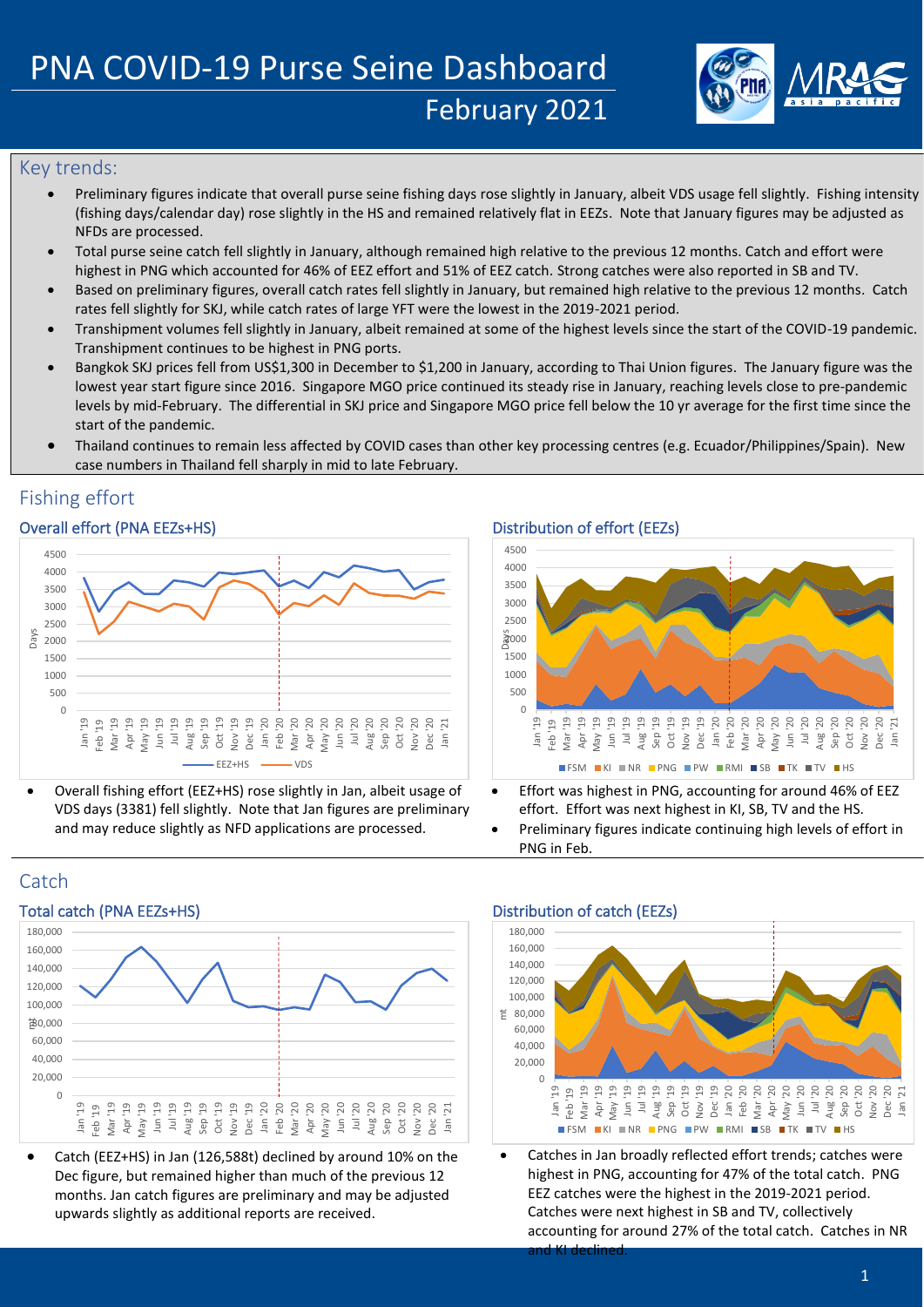# Catch rates



• Overall catch rates declined slightly in Jan, although remained higher than much of the previous 12 months. These figures are preliminary and may be adjusted slightly as NFDs are processed and additional e-reporting is received.



• SKJ catch rate fell slightly in Jan, albeit remained high relative to the previous 12 months.

## Overall (PNA EEZs+HS) Catch rate by zone (EEZs)



• Preliminary figures indicate that catch rates fell slightly PNG, NR, KI, TV and RMI. Catch rates rose slightly in SB, TK, FSM and the HS.





• Amongst the other purse seine species/size categories, catch rates of large YFT remained low in Jan, falling to their lowest level in the 2019-2021 period. Catch rates of small YT also fell, while BET catches remained relatively flat.





• Transhipment volumes remained high in PNG ports in Jan, accounting for slightly over half of overall PNA volume. Volumes remained steady in FSM and TV, and fell in KI and RMI.

## Transhipment



• Transhipment volumes in PNA ports declined in Jan (57,550t, down from 66,847t), but remained high relative to most other months of the COVID-19 pandemic.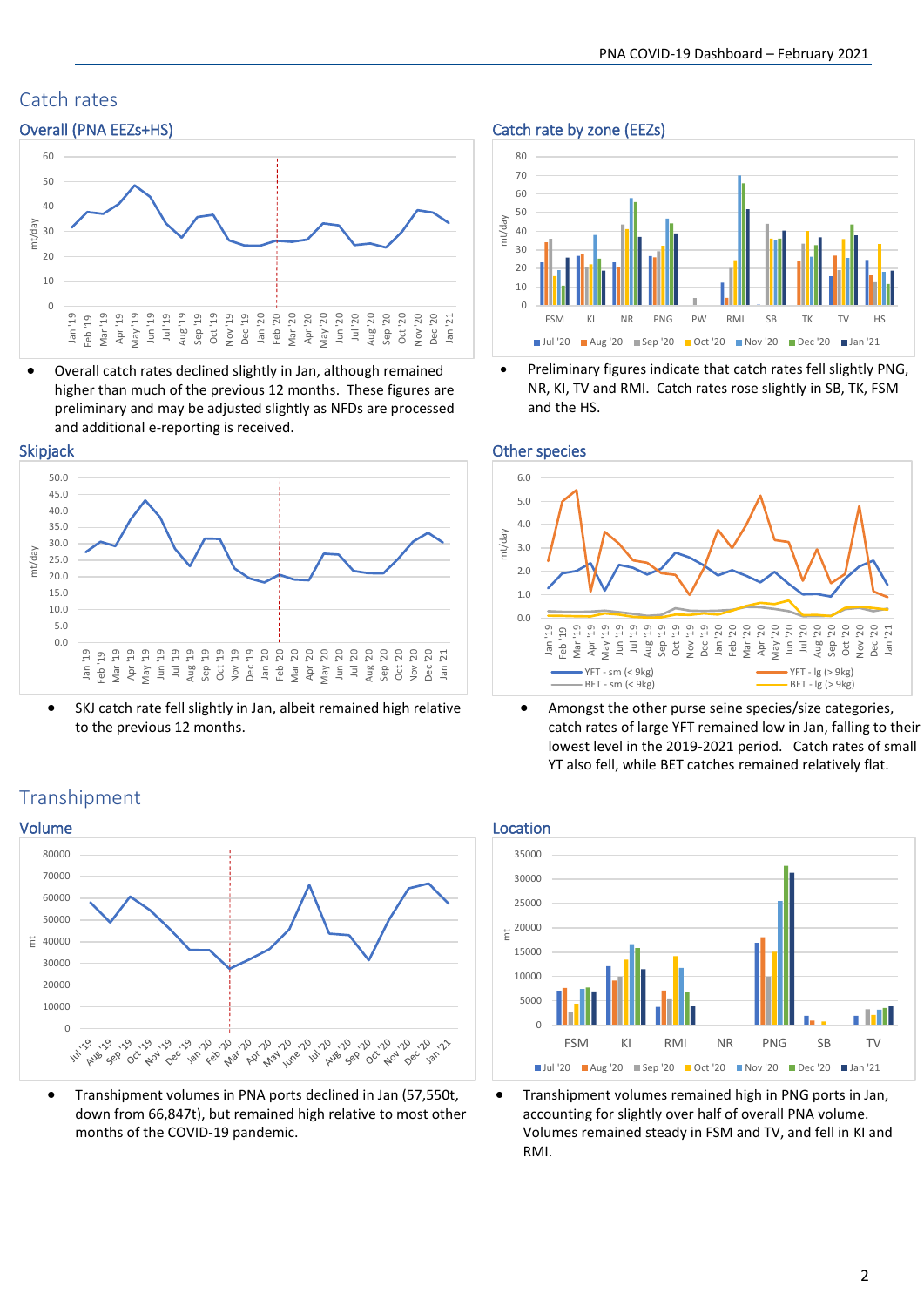## Prices



### [https://investor.thaiunion.com/raw\\_material.html](https://investor.thaiunion.com/raw_material.html)

• Thai Union report that Bangkok SKJ prices decreased to \$1200 in Jan, down from \$1300 in Dec. The 2021 figure of \$1200 is the lowest start to the year since 2016.



• BKK SKJ price and Singapore MGO price convered sharply in Jan, driven by both rises in fuel price and falls in SKJ price. All other things being equal this will reduce profit margins.



### <https://shipandbunker.com/prices/apac/sea/sg-sin-singapore#MGO>

• Singapore MGO price continued to rise in Jan, averaging US\$470/mt. As of Feb 19<sup>th</sup> 2021, price continued to rise to \$534/mt, climbing close to pre-COVID levels.

## BKK SKJ Price vs Fuel price Price Price differential (BKK SKJ – Fuel)



The price differential between BKK SKJ price and Singapore MGO price decreased from \$868 in Dec to \$730 in Jan. The Jan figure is below the average 10 year price difference of \$853 for the first time since the onset of the COVID-19 pandemic.

## COVID-19 in processing countries



### <https://ourworldindata.org/covid-cases>

• Despite a new outbreak in December, Thailand continues to fare comparatively better than other key processing centres including Ecuador and the Philippines in terms of confirmed COVID-19 cases.

## Total cases and the confirmed cases and the confirmed cases are confirmed cases and the confirmed cases are continuous sets and the confirmed cases are continuous sets and the continuous sets are continuous sets and the co



### <https://ourworldindata.org/covid-cases>

• Industry sources indicate that a range of measures have been introduced to manage risks associated with new COVID cases in Thailand in Dec/Jan with some minor short term production impacts possible. Daily confirmed cases have fallen in mid-late February.